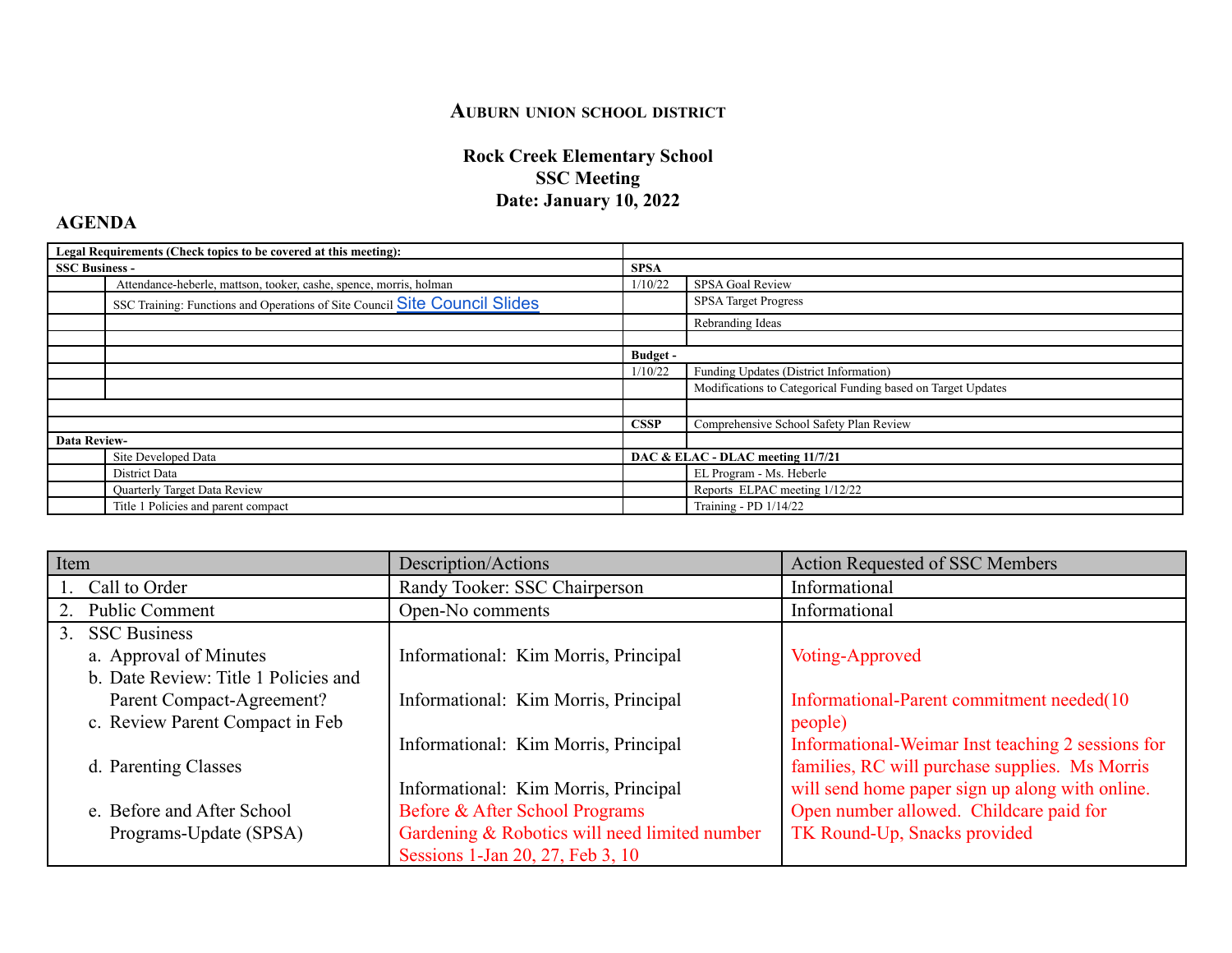| <b>Sessions 2-March</b>                                                                                                                                                                                                                         | Informational-Waiting on budget to be uploaded                                                                                                                                                                                                                                                                                                                                                                                                                                      |
|-------------------------------------------------------------------------------------------------------------------------------------------------------------------------------------------------------------------------------------------------|-------------------------------------------------------------------------------------------------------------------------------------------------------------------------------------------------------------------------------------------------------------------------------------------------------------------------------------------------------------------------------------------------------------------------------------------------------------------------------------|
| ELA & ELD Goal-On track!<br>All making progress!                                                                                                                                                                                                | Informational<br><b>SCIENCE "FULL STEAM AHEAD"</b><br><b>STEAM</b>                                                                                                                                                                                                                                                                                                                                                                                                                  |
| Informational: Kim Morris, Principal                                                                                                                                                                                                            | Informational                                                                                                                                                                                                                                                                                                                                                                                                                                                                       |
| Informational: Kim Morris, Principal<br>Dual Immersion-100% Spanish Speaking Classes<br>RC working hard to reclassify ELD students, so<br>Dual Immersion seems to be for a MORE fluent<br>community<br>6 week course-Teacher directed(Stipend?) | Informational-Admin will check parent surveys<br>(Project Based Learning)<br><b>Staff uninformed</b><br><b>STEM Program highly involved</b><br>MOTTO-MISSION-SLOGAN<br><b>ROCK CREEK ROADRUNNER(Focus)</b><br><b>RC Community School Strong</b><br><b>FIESTA IN SPRING!!!</b><br><b>Performing Arts</b><br><b>Chorus</b><br><b>Culturally Diverse-Multicultural</b><br>Expand & Explain RC's fabulous history!<br><b>Student Leadership Suggestions</b><br>FAMILY SCHOOLS COMMUNITY |
| Informational: Kim Morris, Principal<br>Informational: Kim Morris, Principal                                                                                                                                                                    | Informational<br><b>ESSER BUDGET-Attendance, Field Trips,</b><br><b>Innovation Lab</b><br>(Budget was decreased, less funding for RC)<br>Kim will attach info to notes with before $\&$ after<br>funds                                                                                                                                                                                                                                                                              |
|                                                                                                                                                                                                                                                 |                                                                                                                                                                                                                                                                                                                                                                                                                                                                                     |